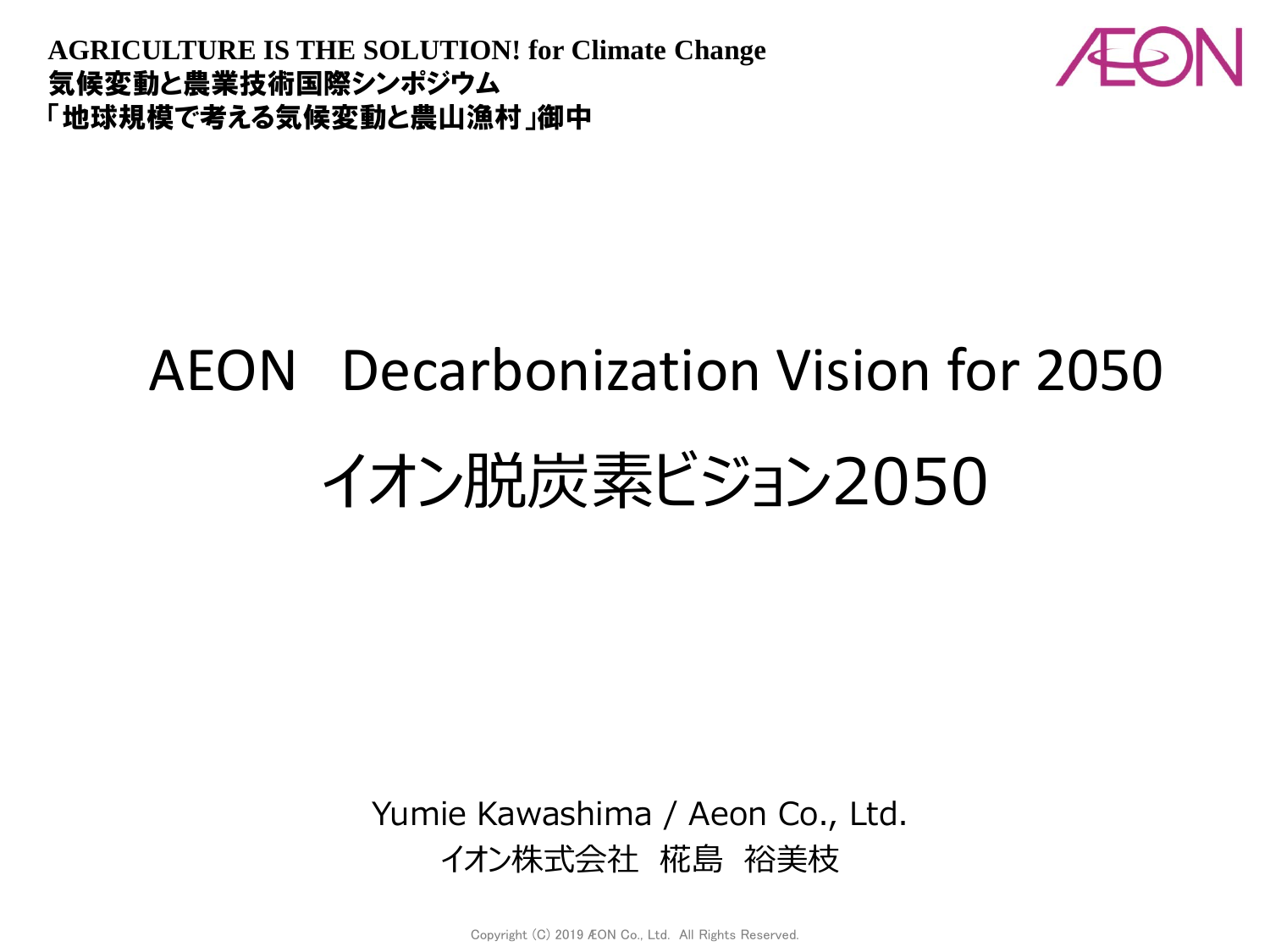#### AEON Decarbonization Vision for 2050



AEON will work to reduce CO2 and other greenhouse gas (hereafter "GHG") emissions by taking the following three-pronged approach, thereby contributing to the realization of a decarbonized society.

イオンは、3つの視点で温室効果ガス(以下CO2等)排出削減に取り組み、 脱炭素社会の実現に貢献します。

| <b>Stores</b><br>店舗 | We will reduce the total GHG emissions from our<br>stores to zero by 2050.<br>店舗で排出するCO2等を2050年までに 総量でゼロにします。 |
|---------------------|---------------------------------------------------------------------------------------------------------------|
| Products &          | We will continue our efforts to achieve zero GHG                                                              |
| Logistics           | emissions from our business operations.                                                                       |
| 商品·物流               | 事業の過程で発生するCO2等をゼロにする努力を続けます。                                                                                  |
| With                | We will cooperate with our customers for the                                                                  |
| <b>Customers</b>    | realization of a decarbonized society.                                                                        |
| お客さまとともに            | すべてのお客さまとともに、脱炭素社会の実現に努めます。                                                                                   |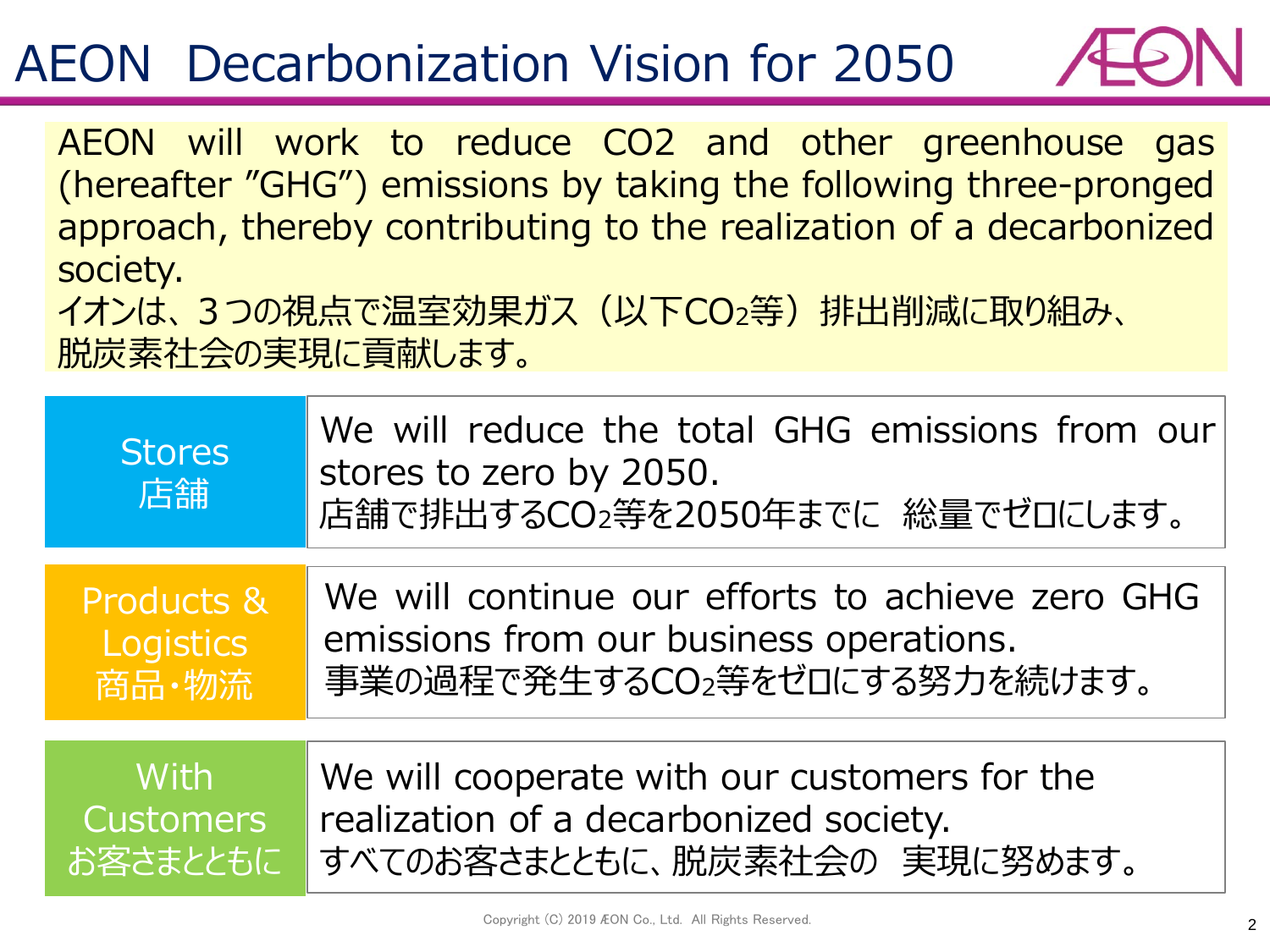## Activities with the producers in Shiga



Students activities in rice field 小学生の田んぼ活動

Raising local fish in the paddy field and discharge to natural environment. 田んぼでのニゴロブナの育成と自然環境への放流



#### Visualization of GHG CO2の見える化

Challenged the visualization of GHG emissions for rice produced in Shiga. 滋賀県産コシヒカリでのCO2の見える化に挑戦



Data collection on production 生産段階のデータ収集

Quantification support 算定支援

Data collection on distribution 流通段階のデータ収集 Support on public relations 広報活動の支援



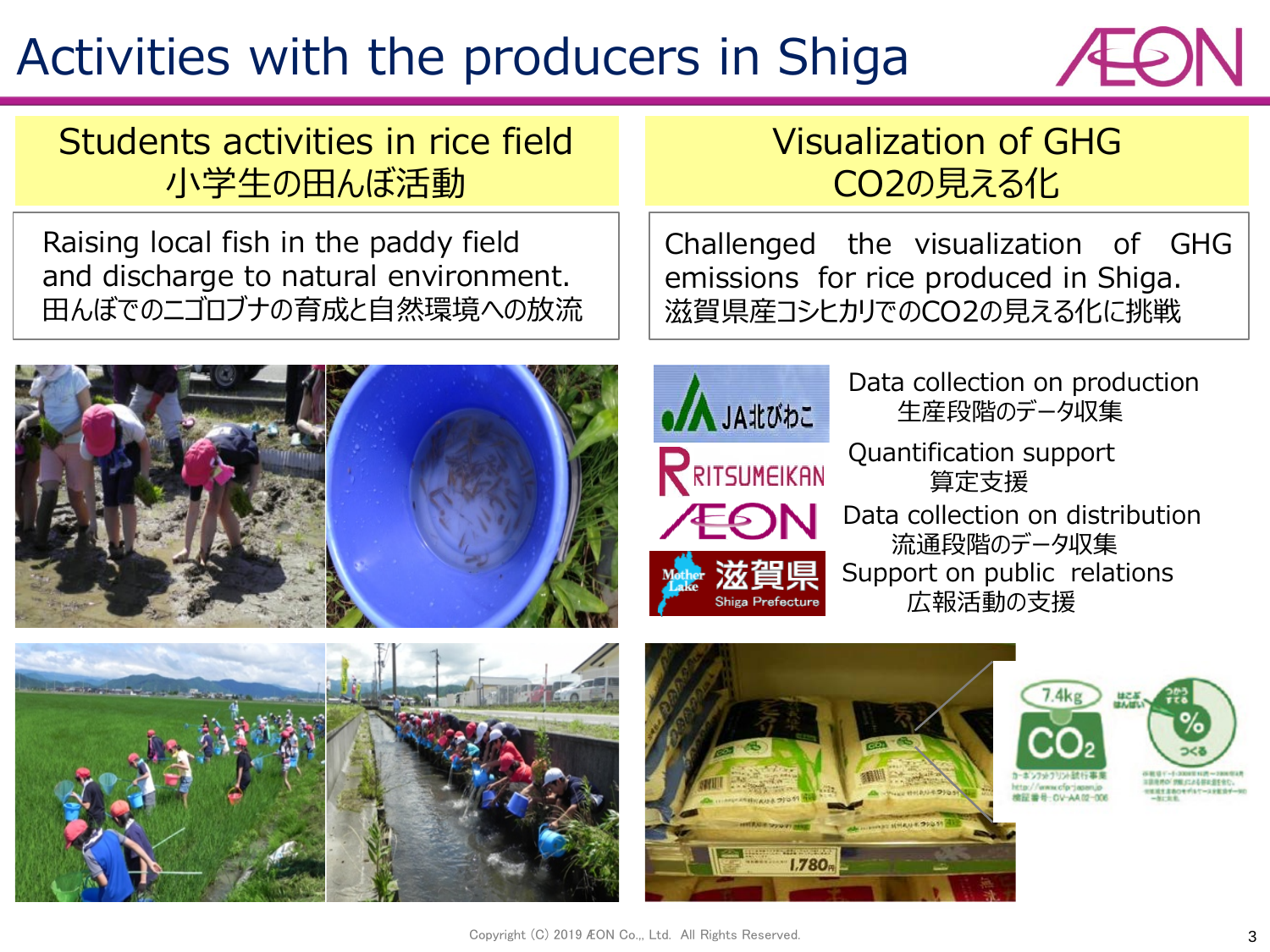### Various measures for communication



| Report<br>報告                    | Communication report<br>コミュニケーションレポート                          | Report on GHG emissions<br>CO2排出に関する報告                           |
|---------------------------------|----------------------------------------------------------------|------------------------------------------------------------------|
|                                 | Performance tracking report<br>Л° フォーマンストラッキンク゛レホ° –ト          | Report on GHG emissions<br>change over the years<br>CO2排出経年変化の報告 |
| Label<br>ラベル                    | <b>TYPE I</b><br>Environmental labeling<br>環境ラベル               | 3rd party environmental label<br>ISO 14024                       |
|                                 | <b>TYPE II</b><br>Self declared environmental claim<br>自己宣言    | Self declaration claim by business<br>entity<br>ISO14022         |
|                                 | <b>TYPE III</b><br><b>Environmental declarations</b><br>環境情報開示 | Data describing environmental<br>impacts of products<br>ISO14025 |
| <b>New</b><br>technology<br>新技術 | Application<br>アプリケーション                                        | For environmental information<br>search<br>環境情報の検索アプリ            |
|                                 | Video<br>動画                                                    | Video on environmental<br>activities 環境活動の動画                     |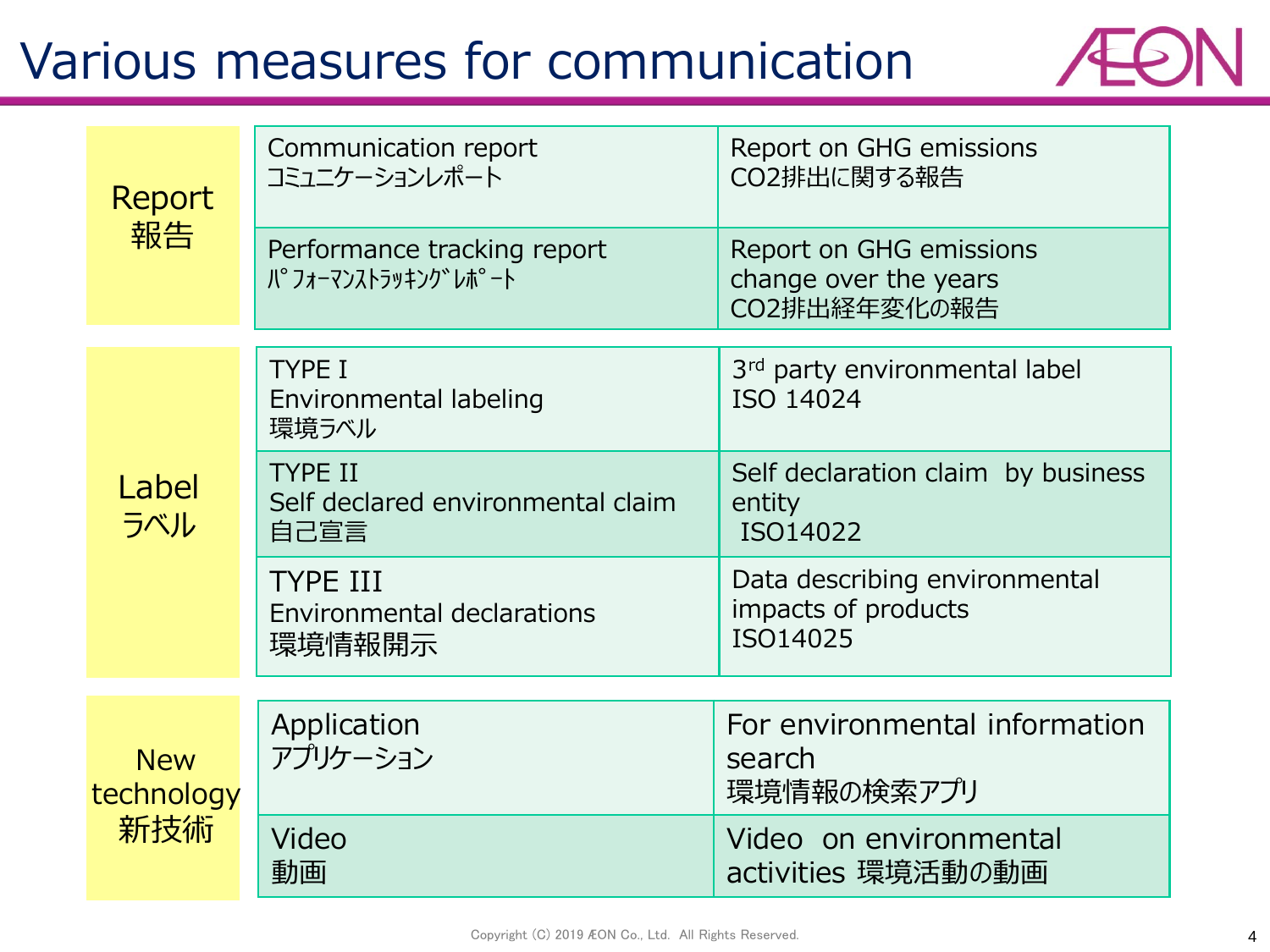# Contribution to 2050 vision for agriculture /LON